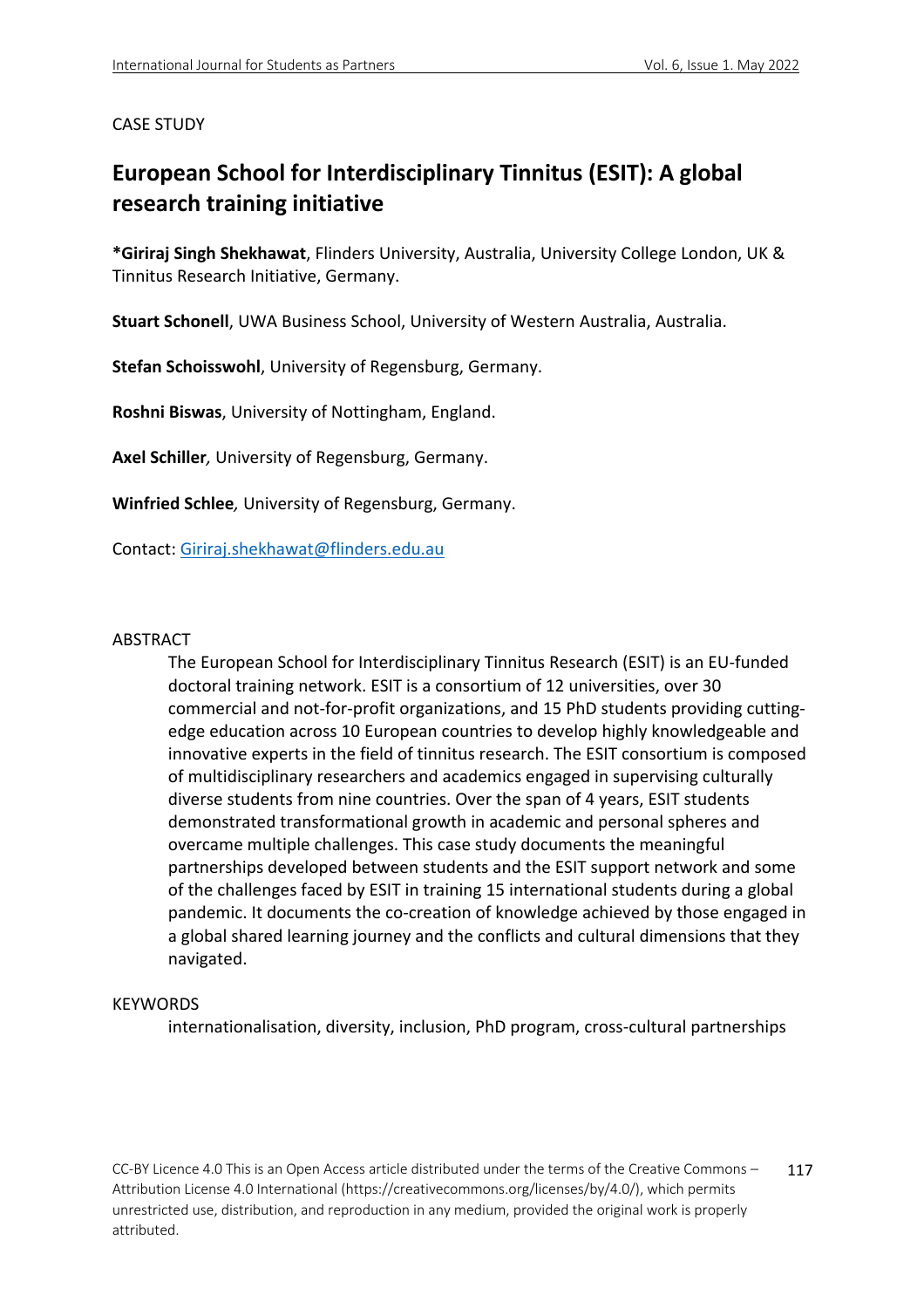Governments' linking of education with economic growth (Barrie, 2006) has contributed to an increase in mass education, marketisation, and competition between universities (Green et al., 2009). Academic workloads, class sizes, and research output expectations have all significantly increased (Barrie, 2006), putting added pressure on academic staff. This massification is also contributing to a deterioration of quality in higher education (Giannakis & Bullivant, 2016), with success often measured in terms of economic productivity, market competition, and efficiency instead of educational transformation and academic standards (Pitman, 2014). The European School for Interdisciplinary Tinnitus Research (ESIT) program reverses these trends of massification and goes back to a student focussed educational approach, where students are partners in learning (Cook-Sather et al., 2014) and academic staff refocus the learning relationship from one where the student is a financial resource to one where student education is the central purpose of higher education.

Our progressively interconnected world requires global citizens to learn, work, and live across intercultural contexts (Barnett, 2004; Bolstad et al., 2014). This necessitates a paradigm shift in the way we educate tomorrow's interconnected global workers to develop the skills that enable them to form cross-cultural partnerships and communities of practice where heterogeneity, inclusion, diversity of beliefs, and equality underpin professional life. The current higher education learning paradigm as described in the above paragraph must be changed by breaking structural inequalities and hierarchical power dynamics and by cultivating student and educator connections with others who do not share their cultural, educational, or socioeconomic background (Cook-Sather et al., 2014). Eradicating systemic inequalities, such as racism and colonialism, enables heterogeneity of ideas, beliefs, and values, improving the probability of solutions to the wicked problems (Weber & Khademian, 2008) facing societies and the planet.

The European School for Interdisciplinary Tinnitus ResearchESIT doctoral training network provided PhD training and support for 15 international candidates, many from developing nations. Students were spread throughout universities in different European countries. ESIT provided students with an academic grant equal to a low-level academic salary, allowing them to focus solely on studies and removing the need for piecemeal work. ESIT provided a multidisciplinary support team of supervisors, administrators, and mentors, as well as clinical and industrial work placement experiences. ESIT developed meaningful partnerships between candidates and the support team through relationship-building strategies, including regular training, team events, regular meetings (virtual and face to face), collaboration opportunities, and by being inclusive and respecting the opinions and ideas of all people involved in the program. The opportunities provided by ESIT are rarely available for PhD students, particularly those from developing nations; these opportunities allowed them to deeply engage with curricula leading to more authentic learning (Arkoudis et al., 2010).

ESIT provided candidates funding for seminars from academics and professionals and face-to-face meetings with fellow PhD students to develop a community of practice. Providing an opportunity to share real-time experiences and challenges enables students to utilize their collective wisdom (Mercer-Mapstone et al., 2017). ESIT created a formal flat support structure, enabling candidates to choose different support personnel for guidance and mentorship. This replaced the traditional hierarchical support structure found in most universities. The program helped develop a sense of professional authority in PhD

Shekhawat, GS., Schonell, S., Schoisswohl, S., Biswas, R., Schiller, A., & Schlee, W. (2022). European School 118 for Interdisciplinary Tinnitus (ESIT): A global research training initiative. *International Journal for Students as Partners, 6(1)*. https://doi.org/10.15173/ijsap.v6i1.4877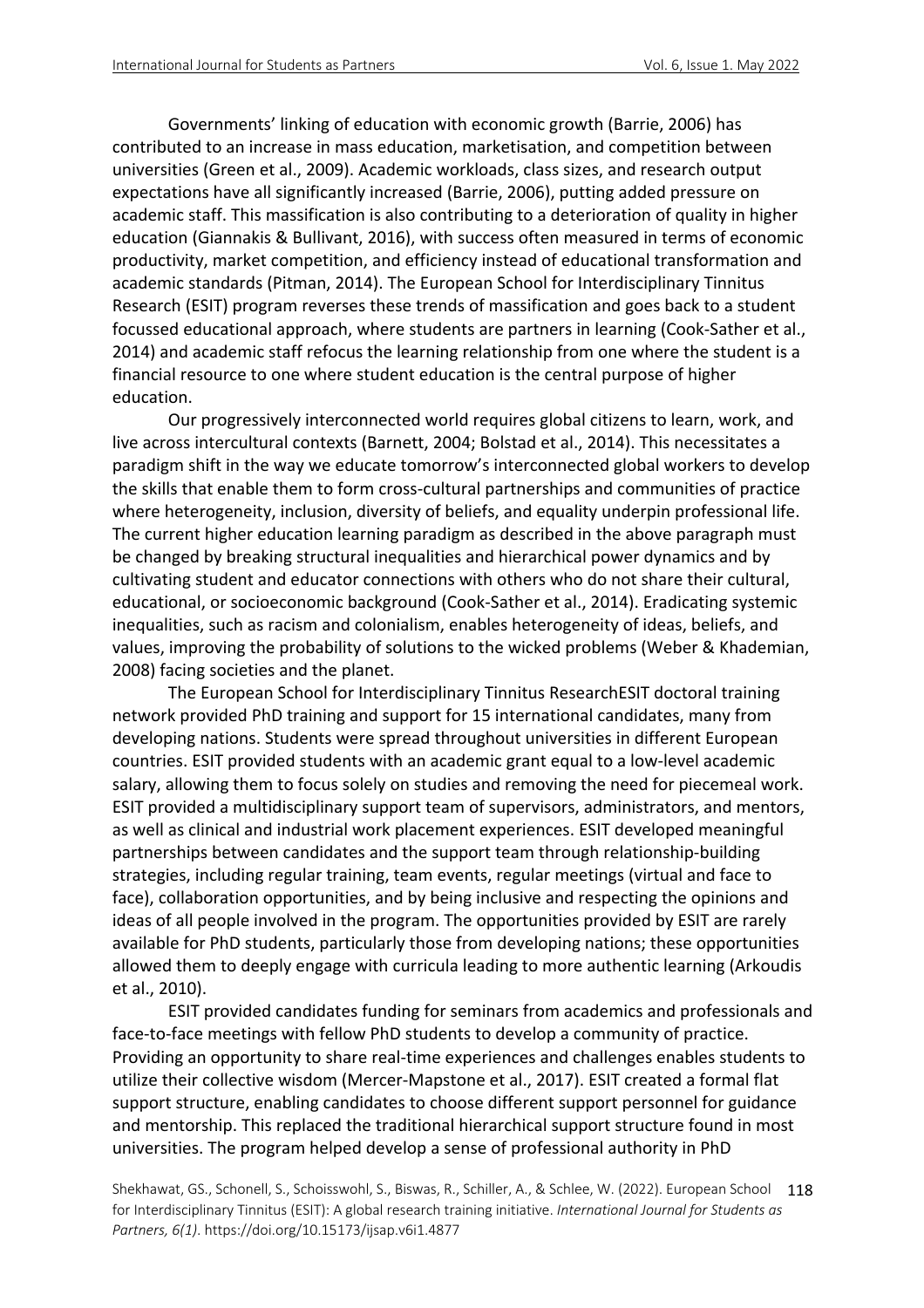candidates, reducing isolation, particularly for underrepresented students from developing nations (Baklashova & Kazakov, 2016). Student and educator partnerships empowered underrepresented students (Cook-Sather & Agu, 2013), raised awareness, and cultivated important postgraduate skills, such as collaboration, critical thinking, and independent research management, and provided the opportunity for both students and educators to "see the world through the eyes of others" (Clarke, 2001, p. 173), which allowed them to gain a better understanding of different sociocultural values and backgrounds, for example.

The ESIT students were given autonomy in the way they developed their PhD projects, the pace at which that they completed the project, and the topics that they wanted included in their research training. This devolution of power in the supervisorcandidate relationship and the addition of research mentors gave students a broad range of multidisciplinary expertise to draw upon (Spelt et al., 2009) and the confidence to voice opinions that challenge the orthodoxy found in many single school/university PhD programs.

## IMPACT & CRITICAL ANALYSIS OF ESIT

The impact of ESIT on participants is documented in the form of shared reflection by two of the program's academic staff, one professional staff, and two students. What follows are first-person accounts of their experiences with ESIT and the internal rewards and learning that resulted.

## **International academic mentor's reflection**

The global tertiary education system is embedded with challenges (Jaremka et al., 2020), and navigating them can be an arduous task. My passion and commitment is to create a more positive and inclusive society and be a role model to others through understanding, acceptance of differences, and innovation. PhD training is a steep learning curve irrespective of discipline, and it can be an isolating journey (Williams & Satherley, 2021). It is not uncommon to hear dreadful stories from PhD students about their experiences (Evans et al., 2018). Higher degree research (HDR) candidates need a wellstructured support framework to ensure a rich experience and success (Mantai & Dowling, 2015). Working with them as partners and co-creating a personalized path for their unique needs and development is key for successful completion (Cook-Sather et al., 2014). From 2017 to 2021, I was part of the ESIT project in the capacity of international academic mentor. The ESIT project had a profound transformational impact on me and the entire team involved, especially the PhD students. I am eagerly looking forward to witnessing their growth post-PhD as they continue to become comfortable stepping out of their comfort zone. After all, "growth and comfort don't co-exist" (Rometty, 2014)*.* Administrators and the wider team involved in students' PhD journeys should have a passion for inclusivity and compassion for those on the isolating journey of completing a PhD. Students should be given access to a wider network of mentors especially beyond the immediate vicinity of their discipline. Mentors can play a significant role in career development and the navigation of academic life for PhD students.

## **ESIT project coordinator's reflection**

"Will the ESIT project make a difference?" I remember this critical question very well. The question was motivating, and, at the same time, justified, considering the project was

Shekhawat, GS., Schonell, S., Schoisswohl, S., Biswas, R., Schiller, A., & Schlee, W. (2022). European School 119 for Interdisciplinary Tinnitus (ESIT): A global research training initiative. *International Journal for Students as Partners, 6(1)*. https://doi.org/10.15173/ijsap.v6i1.4877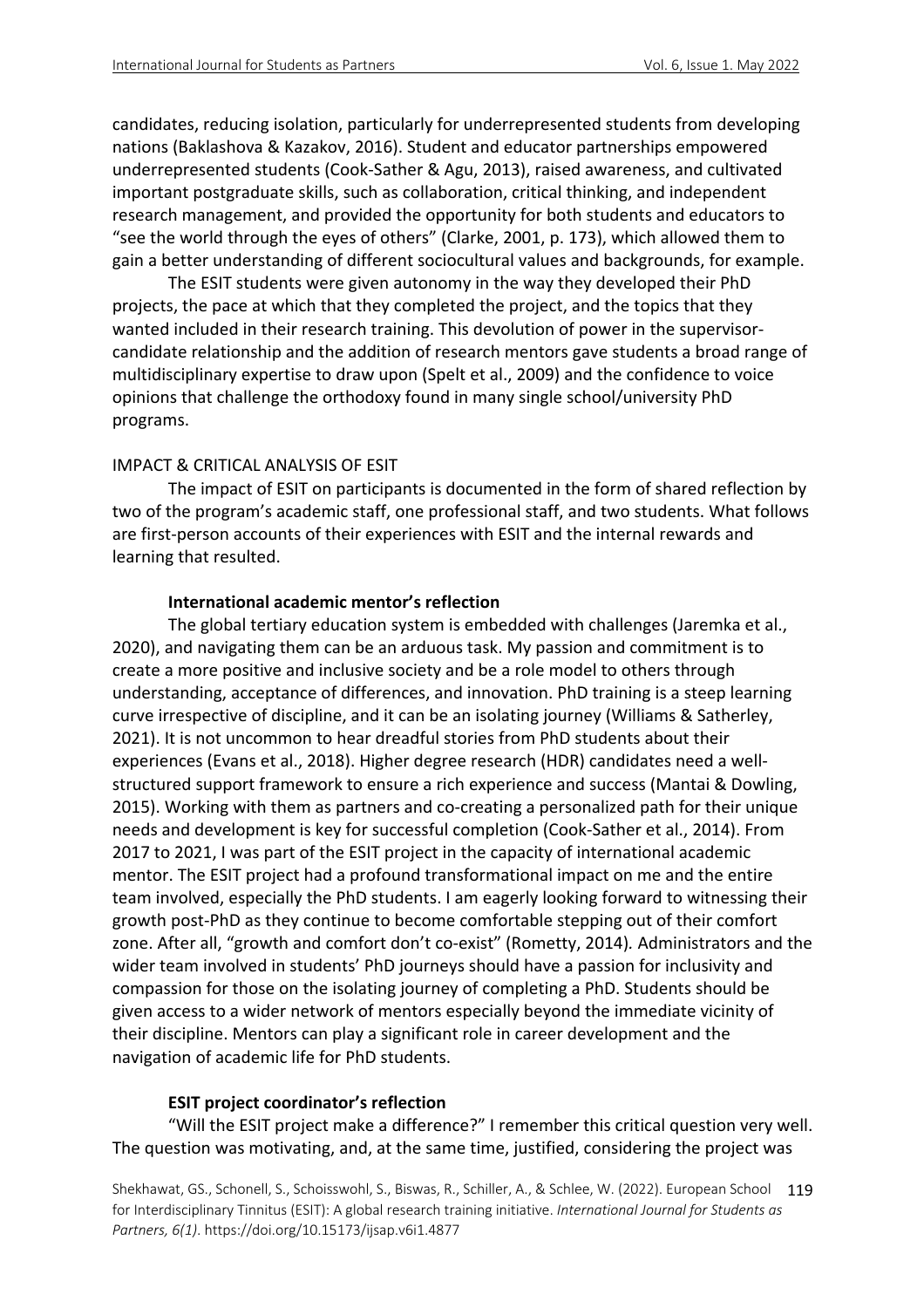funded out of taxpayers' money to a volume of  $\epsilon$ 3.8 million. I had to learn a lot about administrating a European project, develop my management skills, and refine my supervision strategies. Over the lifetime of the project, I experienced how joyful it is to watch the development of students.

## *Grant writing phase*

I knew that the grant success rate is very low, and hardly any project gets accepted at the first attempt (Severin & Egger, 2021). Challenge accepted. The first goal was to get good and experienced advisors, which ESIT found through the Bavarian Research Alliance, the University Hospital Regensburg, and the national contact point. The grant proposal is long and complicated, and it is easy to make mistakes. I was privileged enough to be able to reserve several weeks for grant writing.

## *Project management*

In any big project there are many things happening in parallel, and it is impossible to personally participate in everything; I tried, failed, felt bad, and learned this lesson very quickly. Once I accepted that I cannot be a part of everything, I started enjoying the many beautiful things that were happening. The network manager of the ESIT project, one of the most trustworthy and positive persons that I know, certainly helped me a lot. After learning to step back, it was like watching a meadow where many beautiful trees are blooming and growing. Some of the trees I planted and watered myself, and some other trees just appeared.

## *Training schools and conferences*

Throughout the project, we had several training schools and conference satellite events where all the students came together for additional education and scientific exchange. These events were my highlights of the year because I could see all the ESIT students. What excited me was the rapid development and growth of the students. These students grew to be respectful colleagues with specialized knowledge, working on their own research ideas, being responsible for their projects, and bringing them to a successful end. While I always thought about how I could help to grow the professional network of the ESIT students, I soon realized that the ESIT project was also growing my own professional network: the network of the ESIT participants with specialized research profiles, good sources of advice, and valuable feedback.

Seeing the students face to face every 6 months, it was easy to observe the big jumps in their development. This was quantitatively expressed by the large number of publications that were written by the ESIT students. At the time of writing this case study, there are already over 50 peer-reviewed publications. But this reflects only a tiny part of the individual growth of all the participants. The personal development of the students was the biggest difference that the project made and was the most motivating factor for me during the project.

## **ESIT project network manager's reflection**

Being part of ESIT as the project network manager shaped me both personally and professionally and changed my views of the world of research and work through the student training gatherings in different European countries, management team meetings,

Shekhawat, GS., Schonell, S., Schoisswohl, S., Biswas, R., Schiller, A., & Schlee, W. (2022). European School 120 for Interdisciplinary Tinnitus (ESIT): A global research training initiative. *International Journal for Students as Partners, 6(1)*. https://doi.org/10.15173/ijsap.v6i1.4877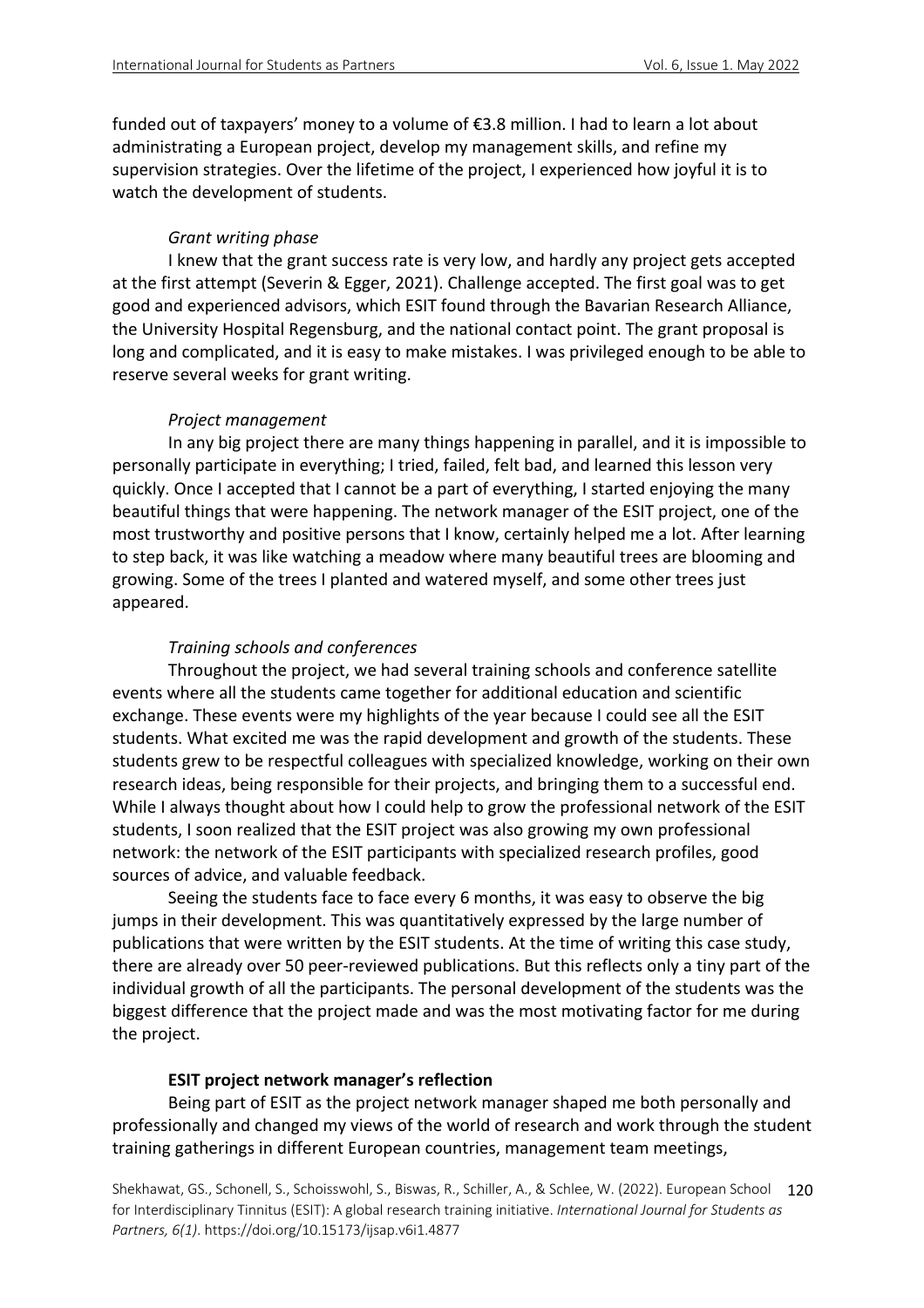international tinnitus conferences, networking, and policy events. I engaged with international and diverse teams to overcome challenges and achieve common objectives, creating a deep sense of belonging to this unique ESIT group. I formed strong bonds and deep friendships that I am certain will continue to accompany me for life to come.

With the onset of the global COVID-19 pandemic, most of the stimulating aspects of this role and work in international research with PhD students came to an abrupt and unexpected end. All foreseen (and much awaited) further project meetings, training schools, secondments, and conferences were cancelled. Through collaborative effort we found the best possible solutions to all individual and collective issues. Meetings, training events, conferences, and secondments were changed to virtual settings. Students returned to their home countries to work remotely, extensions were granted on assignments, financial support was provided, and the project duration was extended.

My role shifted significantly from being physically present to being available online and on the phone and planning virtual events. This can only be described as a challenging transition, but all experiences gained and bonds formed beforehand served as the ideal basis of work and personal relationships to rely and build on and provided learning in yet again unexpected ways: crisis management and personal and professional resilience. My time working on this exciting ESIT project can be divided into two halves: first, a year of intensive learning when joining the project with its diverse people who continue to inspire me professionally and personally as their colleague and friend and second, a subsequent year of building on these experiences and transforming them in other places and keeping on developing visions through a crisis. ESIT has been the most diverse, intense, insightful, and optimistic time of my work life.

## **Student X's reflection (Schoisswohl, S)**

The first meeting with my new colleagues in Regensburg as well as my supervisor was a very friendly one, and we immediately connected on a personal and professional level. These relationships strengthened over the course of my PhD and are still standing. Meeting my fellow ESIT students was a similar experience. Everybody was very professional but sociable and nice at the same time. The other supervisors also seemed very supportive with an intrinsic motivation to raise a new generation of tinnitus researchers. Over the course of ESIT a lot of personal friendships were forged.

Although I was blessed with excellent colleagues, supportive supervisors, and mentors, doing a PhD was a tough and pleasant journey at the same time. Learning, getting deeper into new methods, acquiring an appropriate level of background knowledge in a new field as fast as possible, plus handling the dual requirements of the local university and the ESIT training network was very challenging and gave me a lot of sleepless nights. The stories people told me about their PhD proved true. I had to learn that besides scientific expertise, project, time, and team management skills are fundamental. The workshops and training schools provided by ESIT were helpful to develop profound soft and transferable skills. With a lot of different topics ranging from social media presentation or communication to statistical methods and entrepreneurship, this training was something I appreciated as essential for my personal and professional development. One aspect of the training schools I will not forget were the twilight workshops, which took place in a more relaxed atmosphere. Scientists and prominent practitioners established in the field of tinnitus were invited to talk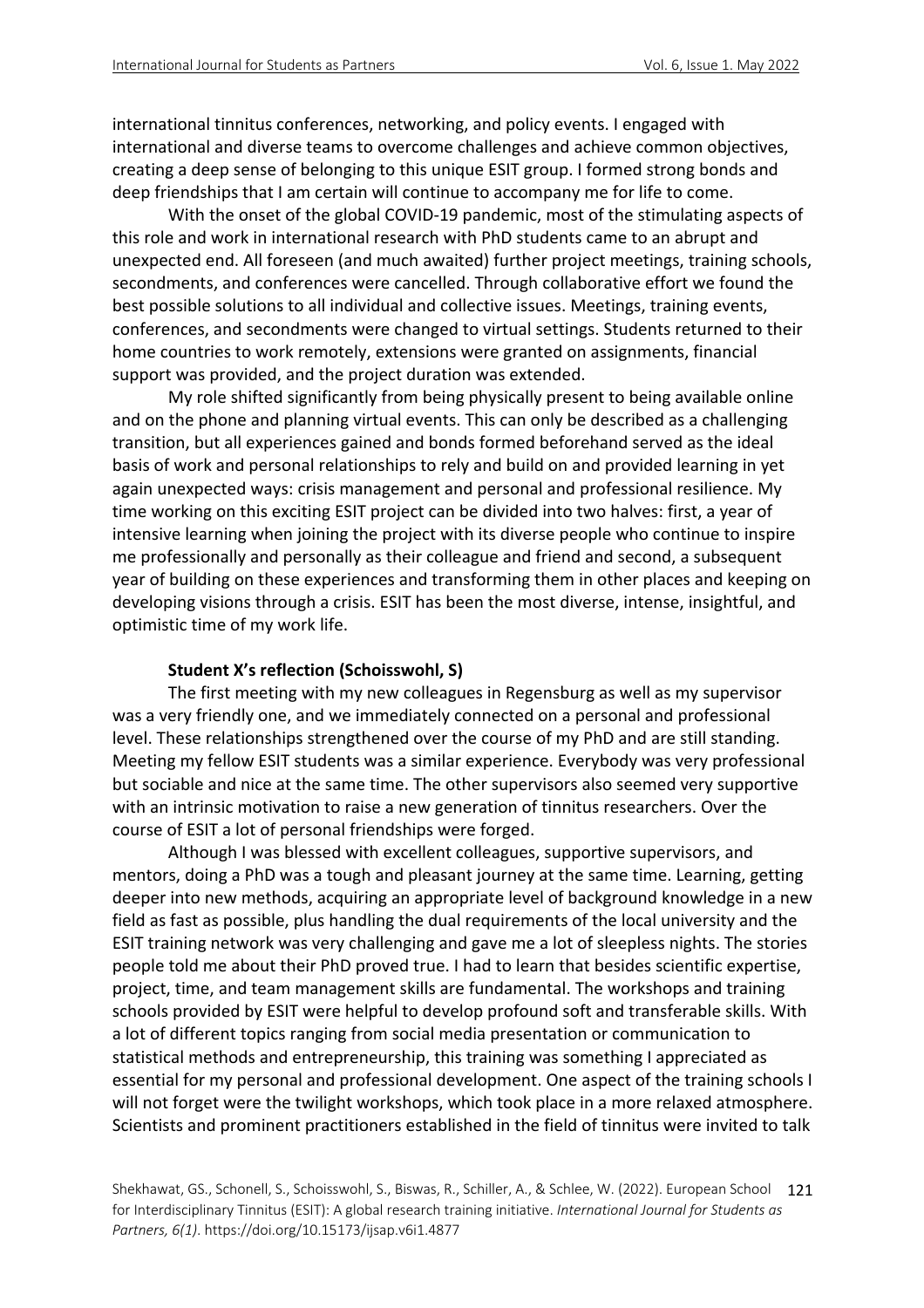about their professional history in an honest manner. Hearing about peoples' history, their motivation, as well as the ups and downs of their career path deeply inspired me.

Students also had the unique chance to do an academic and industry internship in the broad field of their PhD research. Unfortunately, the global COVID-19 pandemic made it impossible for many ESIT students to undergo both internships, including myself. Although ESIT was a very educative and formative experience, it demanded a lot of time. Dedicating the required time for ESIT alongside the completion of a PhD at the local university within a 3-year funding period was an enormous challenge and induced a lot of distress towards the end. Having more flexibility in terms of funding would make the completion of the PhD a little bit easier. However, the involvement in ESIT paved the way for my current position where I am working as a postdoctoral research fellow managing several interdisciplinary research projects and establishing independent networks, and I have the feeling that the training I received gave me substantial advantages for prospective career paths whether in academia or industry. I would do my PhD as part of ESIT again and would also recommend it to future PhD students who are searching for challenges and want to get the most out of their PhD just like me.

## **Student XX's reflection (Biswas, R.)**

As I reflect on my experience as a PhD student with ESIT, I feel it has been in equal parts challenging and rewarding. The unique thing about my PhD was the consortium-based structure of the ESIT, which provided the opportunity to interact with peers and supervisors from other institutions. Apart from the home university, we had the opportunity to seek advice and insights from the supervisory board, grant coordinating team, and peers from partner organizations. The training schools played a major role in building connections with other members. We interacted with other /PhD students and supervisors in both formal and more informal events. This is where I truly appreciated the consortium's multidisciplinary approach to research. Some of our PhD projects overlapped, providing an opportunity to collaborate with other students and teams within the consortium. I collaborated with two other ESRs and supervisors for my PhD projects.

Interacting with peers helped in gaining advice and insights on how to address common PhD-related issues. It also led to new ideas and projects. For example, I collaborated with other ESRs on a paper illustrating the early career researchers' perspectives on challenges in tinnitus research and co-led a collaborative project reflecting on the PhD experience in a consortium and comparing it to non-consortium-based PhDs. This was an exciting and rewarding experience as it was a learning opportunity in interdisciplinary research and collaboration. The training programs also usually included various modules for building transferable and empirical skills like communication, team building, and more. Participation in this consortium resulted in an overall career development opportunity.

I received a lot of support and advice from the ESIT management team and that helped me successfully navigate challenges. For example, my onboarding documents and contract agreement were in Italian. The ESIT management team translated the contract into English for me. I encountered salary payment issues and reached out to the ESIT management team who investigated and helped in resolving it. As an international student living abroad, it is crucial to properly understand the contract terms. Salary and living expenses are a vital consideration for any person at any point.

Shekhawat, GS., Schonell, S., Schoisswohl, S., Biswas, R., Schiller, A., & Schlee, W. (2022). European School 122 for Interdisciplinary Tinnitus (ESIT): A global research training initiative. *International Journal for Students as Partners, 6(1)*. https://doi.org/10.15173/ijsap.v6i1.4877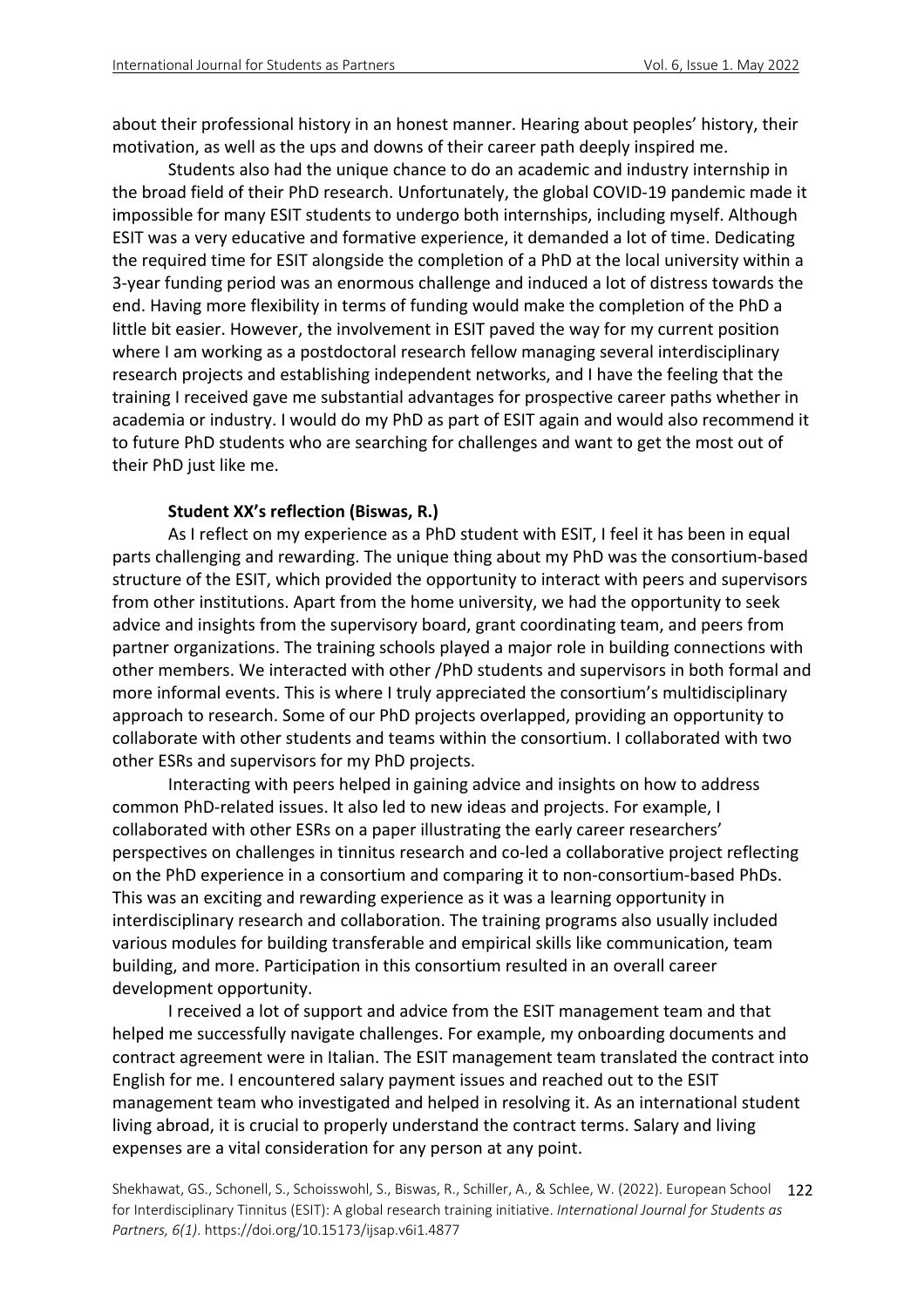## *Overall experience*

When I joined the program, I was looking forward to the global exposure that the multinational scope of this program allowed. This experience expanded my world view and understanding. After participating in this program, I understand and appreciate the importance of diversity and inclusion in academia and in all spheres of life.

## KEY LEARNINGS

Student reflections identified important academic growth because of engagement with ESIT. This included gaining transferable skills such as collaboration, communication, critical thinking, and networking. These were facilitated by mentoring with a wide network of multidisciplinary professionals and peer support/learning via engagement in conferences and seminars.

Transformational learning experiences are created through principles of respect, reciprocity, and shared responsibility (Deeley & Bovill, 2017), as evidenced by the above reflections. The reflections demonstrate the strong relationships and networks developed by the program, and the success of a PhD program where typical university hierarchical structures are replaced by a flatter structure in which support and power sharing transform the PhD experience. ESIT developed strong relationships by creating a small team environment early in the program where students, supervisors, managers, administrative personnel, and mentors worked together to get the initiative started and resolve early challenges. Having a voice in planning and shared responsibility for goal achievement meant participants were motivated to share knowledge, experiences and challenges to help each other and the program succeed (Cook-Sather et al., 2014). Teaching and learning were both two-way and shared. When power is shared, it fosters a more relational form of student engagement, encourages communities of practice, and fosters commitment and coownership of the learning process (Felten et al., 2016; Matthews, 2016).

The above reflections also highlighted some of the personal development achieved in the ESIT program. Candidates became more innovative, practical, and adept in applying theory. Access to scientists, prominent practitioners, and mentors and peers from diverse backgrounds inspired the candidates and exposed them to new ideas, new ways of looking at the world (Clarke et al., 2002), and an understanding of diversity and inclusion. Everyone involved in the program learned transferrable global skills (Bolstad et al., 2014; Fallows & Steven, 2013) by working on diverse research projects spanning disciplines (Spelt et al., 2009), nationalities, and levels of experience. All of the reflections highlighted candidates and ESIT team members' resilience to bounce back from rejection and adversity with support from each other (Novotny, 2011). While the global pandemic had an impact on the program, the ESIT team was able to manage the challenges presented, create a virtual experience, and arrange for candidates to work remotely from their home countries.

Some of the common themes emerging from this reflective exercise are outlined below in Figure 1. Initiatives like ESIT are an exception to the norm in academia. Traditionally, PhD opportunities in hearing health are challenging to find and are usually combined in a wider research project. Scholarships are usually a nominal amount, enough to survive on and with a limited travel and professional development budget. Internship placements are also rare. ESIT offered a substantial scholarship and a sufficient travel budget for multiple conferences and seminars per year. It also provided formal mentoring from a multidisciplinary team. Considering the transformational impact and learning

Shekhawat, GS., Schonell, S., Schoisswohl, S., Biswas, R., Schiller, A., & Schlee, W. (2022). European School 123 for Interdisciplinary Tinnitus (ESIT): A global research training initiative. *International Journal for Students as Partners, 6(1)*. https://doi.org/10.15173/ijsap.v6i1.4877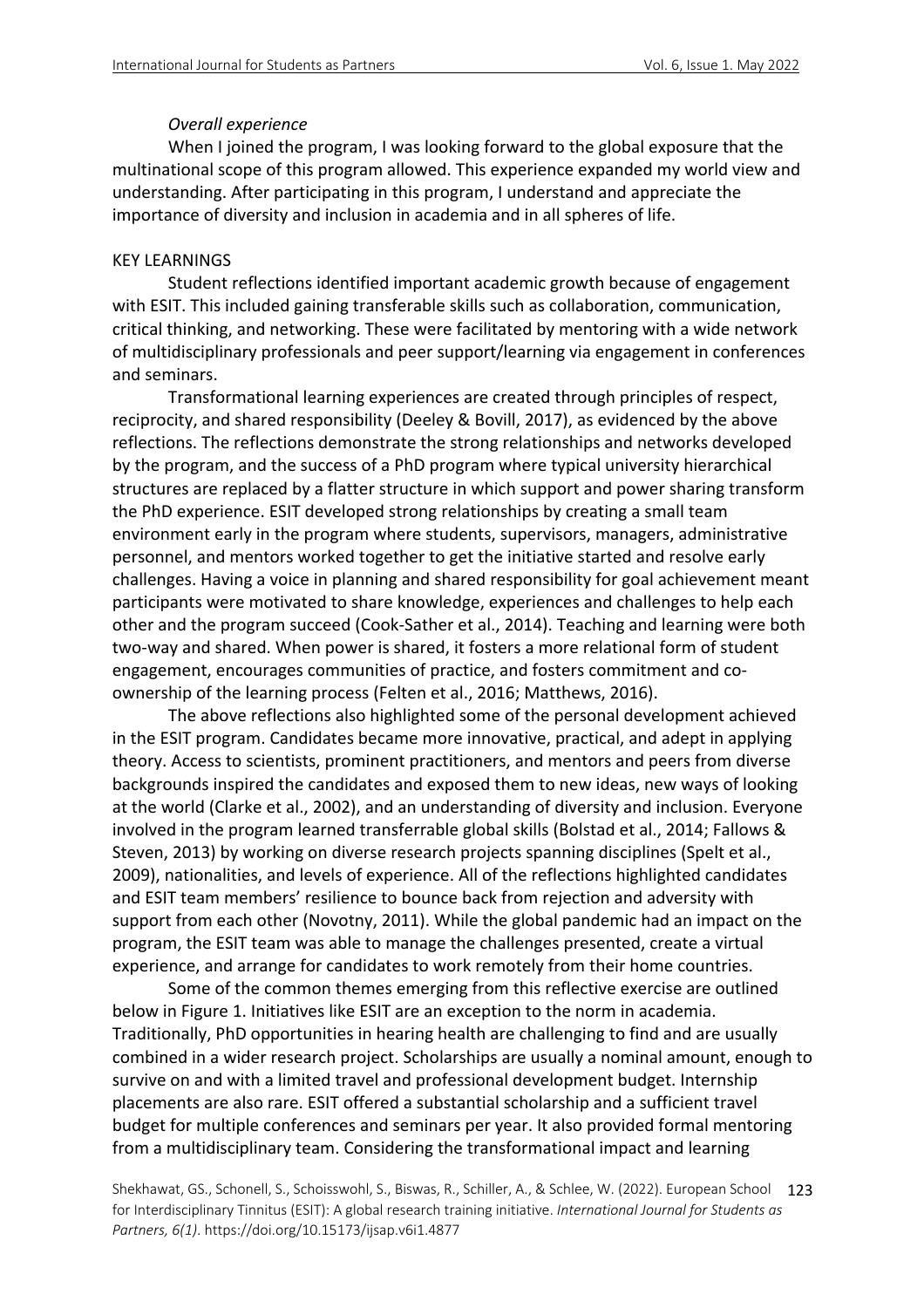opportunities ESIT offered, it would be beneficial for models like ESIT to be adopted by other disciplines.

# **Figure 1. Reflection on ESIT through multiple lenses Reflection on ESIT though Multiple Lenses**



Figure 1 outlines the significance of reflective themes and skills such as: transferable skills, networking, peer learning, working with multidisciplinary team, facing rejections, necessary support etc highlighted by the participants.

Overall, the ESIT initiative was transformational in the growth of members involved; however, there were aspects which could be improved:

- Language barriers and culture shock could have been better monitored. There were support resources available; however, future initiatives and measures such as language learning and cultural competence could be embedded more deeply.
- Synchronization between the host universities and ESIT regulations was challenging due to different PhD regulations across countries. This could be improved for future initiatives.
- The pathway beyond the PhD could be improved. Financial and organisational support was not extended beyond the PhD. Students could be supported beyond their PhD into early career research, offering some job security and freedom to shape their careers.

## NOTE ON CONTRIBUTORS

**Giriraj Singh Shekhawat** *is a professor of Audiology and Academic Lead at Flinders University. He is an Honorary Professor at Ear Institute, University College London, UK and Public Relations Manager at Tinnitus Research Institute, Germany. He specializes in Hearing health, Tinnitus management, Pedagogical research, and E-mentoring.*

Shekhawat, GS., Schonell, S., Schoisswohl, S., Biswas, R., Schiller, A., & Schlee, W. (2022). European School 124 for Interdisciplinary Tinnitus (ESIT): A global research training initiative. *International Journal for Students as Partners, 6(1)*. https://doi.org/10.15173/ijsap.v6i1.4877 **Stuart Schonell** *is an education consultant specializing in ethics education, academic teacher training and small business education. Stuart is a PhD student at the University of Western Australia researching the impact of emotions on ethics in finance and accounting.*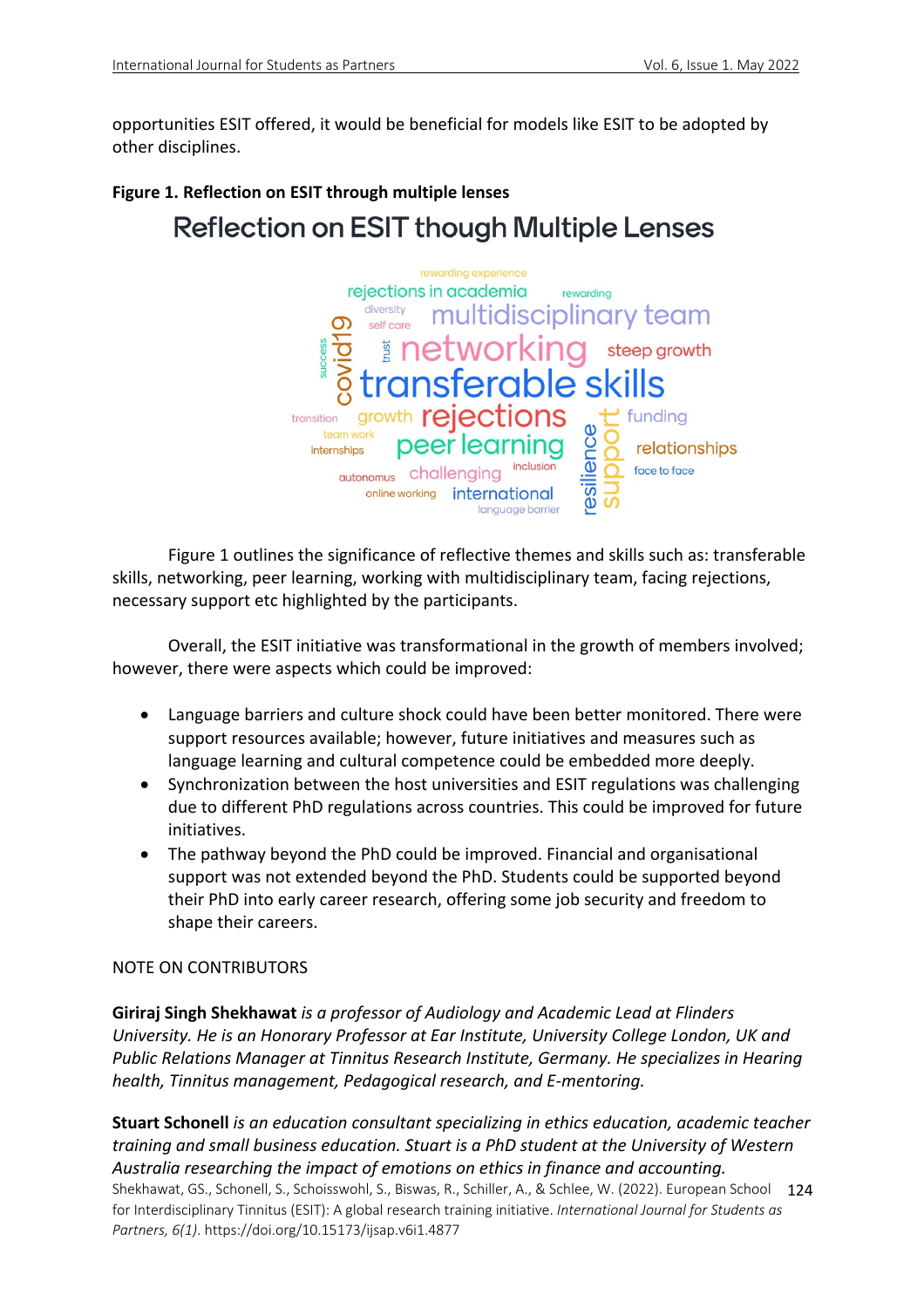**Stefan Schoisswohl** *is a postdoctoral researcher at the University of Regensburg and specializes in brain stimulation/ neuroscience and tinnitus research/ clinical research*

**Roshni Biswas** *is a postdoctoral fellow at the University of California, Irvine, USA and specialises in epidemiological research related to aging, cognition and tinnitus.*

**Axel Schiller** *studied health sciences, counselling and interpreting and was acting as the ESIT Project Network Manager. Currently, he's focusing on interpreting and translating for the Deaf Community.*

**Winfried Schlee** *leads the workgroup eHealth at the University of Regensburg and is specialized on tinnitus research.*

## REFERENCES

- Arkoudis, S., Yu, X., Baik, C., Borland, H., Chang, S., Lang, I., Lang, J., Pearce, A. & Watty, K. (2010). *Finding common ground: Enhancing interaction between domestic and international students*. Australian Learning and Teaching Council. http://www.cshe.unimelb.edu.au/research/projectsites/enhancing\_interact.html
- Baklashova, T. A., & Kazakov, A. V. (2016). Challenges of international students' adjustment to a higher education institution. *International Journal of Environmental and Science Education, 11*(8), 1821–1832.
- Barnett, R. (2004). Learning for an unknown future. *Higher Education Research and Development*, *23*(3), 247–260. https://doi.org/10.1080/0729436042000235382 Barrie, S. C. (2006). Understanding what we mean by the generic attributes of graduates. *Higher Education, 51*(2), 215–241. https://doi.org/10.1007/s10734-004- 6384-7
- Bolstad, R., Hipkins, R., & Stevens, L. (2014). Measuring New Zealand students' international capabilities: An exploratory study.
- Clark, C. M. (2001). Good conversation. In C. M. Clark (Ed.), *Talking shop: authentic conversation and teacher learning* (pp. 172–182). New York: Teachers College Press.
- Cook-Sather, A., Bovill, C., & Felten, P. (2014). *Engaging students as partners in learning and teaching: A guide for faculty*: John Wiley & Sons.
- Cook-Sather, A., & Agu, P. (2013). Student consultants of color and faculty members working together toward culturally sustaining pedagogy. *To Improve the Academy: A Journal of Educational Development, 32*(1), 271–285. https://doi.org/10.3998/tia.17063888.0032.020
- Deeley, S. J., & Bovill, C. (2017). Staff student partnership in assessment: Enhancing assessment literacy through democratic practices. *Assessment & Evaluation in Higher Education, 42*(3), 463–477. https://doi.org/10.1080/02602938.2015.1126551

Shekhawat, GS., Schonell, S., Schoisswohl, S., Biswas, R., Schiller, A., & Schlee, W. (2022). European School 125 for Interdisciplinary Tinnitus (ESIT): A global research training initiative. *International Journal for Students as Partners, 6(1)*. https://doi.org/10.15173/ijsap.v6i1.4877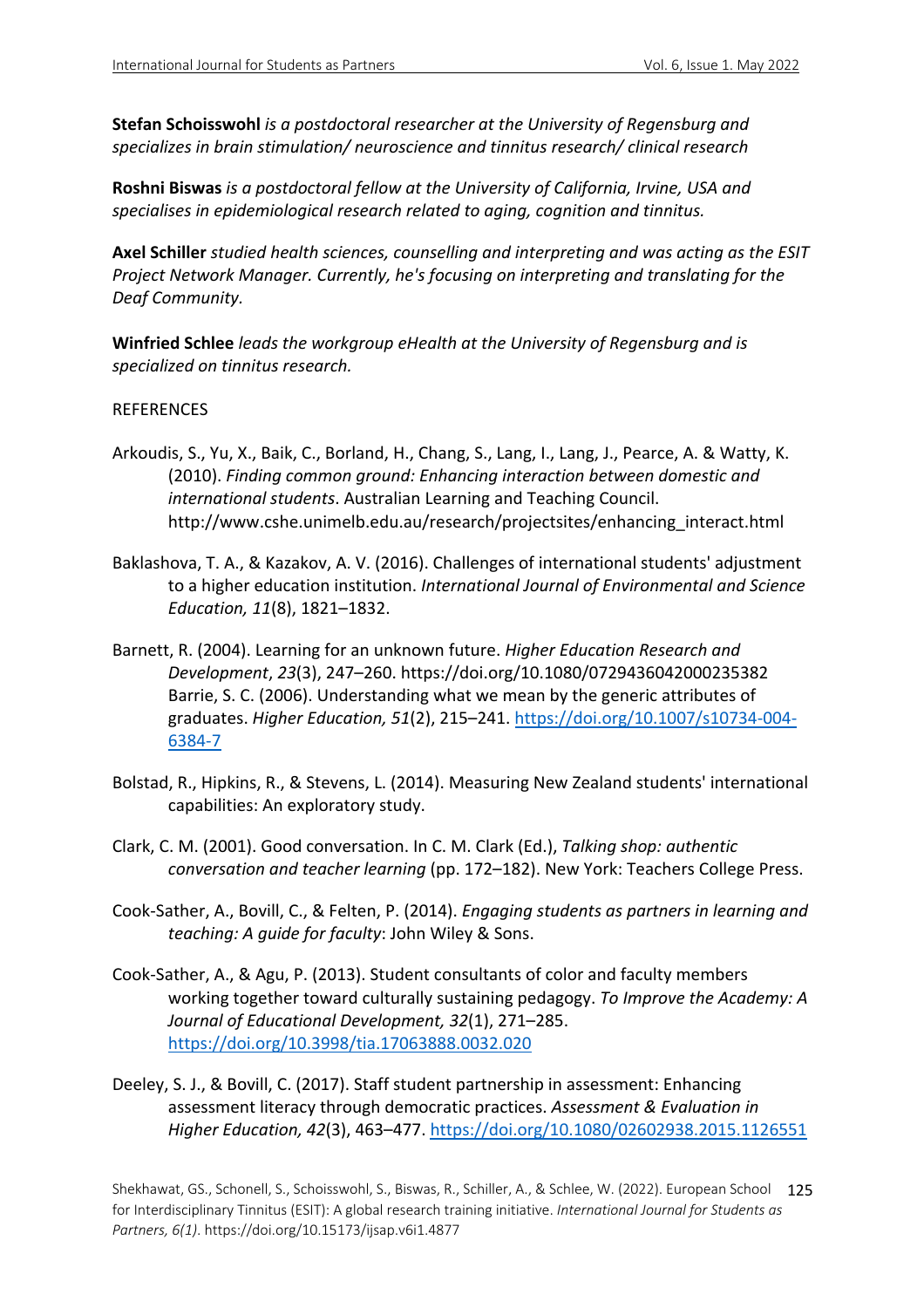- Evans, T. M., Bira, L., Gastelum, J. B., Weiss, L. T., & Vanderford, N. L. (2018). Evidence for a mental health crisis in graduate education. *Nature Biotechnology, 36*(3), 282–284. https://doi.org/10.1038/nbt.4089
- Fallows, S., & Steven, C. (2013). *Integrating key skills in higher education: Employability, transferable skills and learning for life*. Routledge.
- Felten, P., Gardner, J. N., Schroeder, C. C., Lambert, L. M., Barefoot, B. O., & Hrabowski, F. A. (2016). *The undergraduate experience: Focusing institutions on what matters most*. John Wiley & Sons.
- Giannakis, M., & Bullivant, N. (2016). The massification of higher education in the UK: Aspects of service quality. *Journal of Further and Higher Education, 40*(5), 630–648. https://doi.org/10.1080/0309877X.2014.1000280
- Green, W., Hammer, S., & Star, C. (2009). Facing up to the challenge: Why is it so hard to develop graduate attributes? *Higher Education Research & Development, 28*(1), 17– 29. https://doi.org/10.1080/07294360802444339
- Jaremka, L. M., Ackerman, J. M., Gawronski, B., Rule, N. O., Sweeny, K., Tropp, L. R., Metz, M. A., Molina, L., Ryan, W. S., & Vick, S. B. (2020). Common academic experiences no one talks about: Repeated rejection, impostor syndrome, and burnout. *Perspectives on Psychological Science, 15*(3), 519–543. https://doi.org/10.1177%2F1745691619898848
- Mantai, L., & Dowling, R. (2015). Supporting the PhD journey: Insights from acknowledgements. *International Journal for Researcher Development, 6*(2), 106– 121. https://doi.org/10.1108/IJRD-03-2015-0007
- Matthews, K. (2016). Students as partners as the future of student engagement. *Student Engagement in Higher Education Journal, 1*(1). https://sehej.raisenetwork.com/raise/article/view/380
- Mercer-Mapstone, L., Dvorakova, S. L., Matthews, K. E., Abbot, S., Cheng, B., Felten, P., Knorr, K., Marquis, E., Shammas, R., & Swaim, K. (2017). A systematic literature review of students as partners in higher education. *International Journal for Students as Partners, 1*(1). https://doi.org/10.15173/ijsap.v1i1.3119
- Novotny, J. S. (2011). Academic resilience: Academic success as possible compensatory mechanism of experienced adversities and various life disadvantages. *New Educational Review, 23*(1), 91–101.
- Pitman, T. (2014). Reinterpreting higher education quality in response to policies of mass education: The Australian experience. *Quality in Higher Education, 20*(3), 348–363. https://doi.org/10.1080/13538322.2014.957944
- Rometty, G. (2014, October 7). *Tips for transforming a company* [Conference presentation]. Fortune's Most Powerful Women Summit 2014, Laguna Niguel, California.

Shekhawat, GS., Schonell, S., Schoisswohl, S., Biswas, R., Schiller, A., & Schlee, W. (2022). European School 126 for Interdisciplinary Tinnitus (ESIT): A global research training initiative. *International Journal for Students as Partners, 6(1)*. https://doi.org/10.15173/ijsap.v6i1.4877